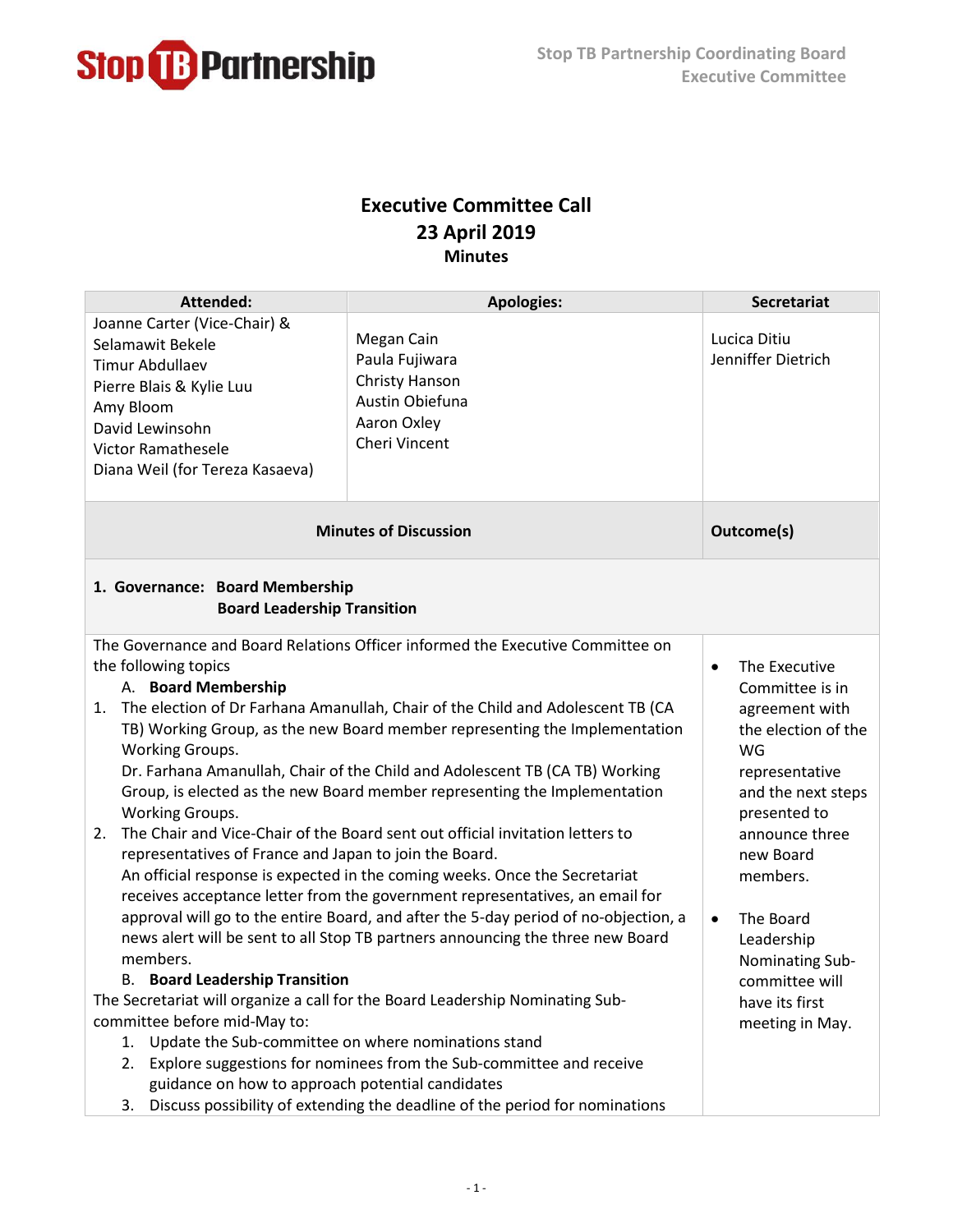**Stop B** Partnership

| In addition, it was advised that the World Health Assembly should be considered as an<br>avenue to approach individuals and explore interests and availability for the Board<br>Chair role.                                                                                                                                                                                                                                                                                                                                                                                                                                                                                                                                                                                                                                                                                                                                                                                                                                                                                                                                                                                                                                                                                                                                                                                                                                                                                                                                                                                                                                                                                                                                                                                                                                                                                                                                                                                                                                                                                                                                                               |                                                                                                                                                                                                                                                            |
|-----------------------------------------------------------------------------------------------------------------------------------------------------------------------------------------------------------------------------------------------------------------------------------------------------------------------------------------------------------------------------------------------------------------------------------------------------------------------------------------------------------------------------------------------------------------------------------------------------------------------------------------------------------------------------------------------------------------------------------------------------------------------------------------------------------------------------------------------------------------------------------------------------------------------------------------------------------------------------------------------------------------------------------------------------------------------------------------------------------------------------------------------------------------------------------------------------------------------------------------------------------------------------------------------------------------------------------------------------------------------------------------------------------------------------------------------------------------------------------------------------------------------------------------------------------------------------------------------------------------------------------------------------------------------------------------------------------------------------------------------------------------------------------------------------------------------------------------------------------------------------------------------------------------------------------------------------------------------------------------------------------------------------------------------------------------------------------------------------------------------------------------------------------|------------------------------------------------------------------------------------------------------------------------------------------------------------------------------------------------------------------------------------------------------------|
| 2. 32 <sup>nd</sup> Board Meeting: meeting dates                                                                                                                                                                                                                                                                                                                                                                                                                                                                                                                                                                                                                                                                                                                                                                                                                                                                                                                                                                                                                                                                                                                                                                                                                                                                                                                                                                                                                                                                                                                                                                                                                                                                                                                                                                                                                                                                                                                                                                                                                                                                                                          |                                                                                                                                                                                                                                                            |
| The Governance and Board Relations Officer shared proposed dates for the next<br>Board meeting. The following dates are selected by the Secretariat in consideration of<br>other organization's board meetings, global events, and holiday seasons.<br>Option 1: $3-6$ December<br>$\circ$<br>Option 2: 9 - 12 December<br>$\circ$<br>Option 3: 10 - 13 December<br>$\circ$<br>Executive Committee members agreed that the second week of December is most<br>suitable. The Adviser to the Chair of the Board confirmed that those dates are viable<br>for the Chair. The dates will be confirmed with partners in Indonesia before a Save-<br>the-Date email reaches all Board members.                                                                                                                                                                                                                                                                                                                                                                                                                                                                                                                                                                                                                                                                                                                                                                                                                                                                                                                                                                                                                                                                                                                                                                                                                                                                                                                                                                                                                                                                  | The Executive<br>$\bullet$<br>Committee<br>determined the<br>dates for the next<br>Board meeting:<br>10-13 December<br>2019.                                                                                                                               |
| 3. Global Fund Strategy Committee Meeting                                                                                                                                                                                                                                                                                                                                                                                                                                                                                                                                                                                                                                                                                                                                                                                                                                                                                                                                                                                                                                                                                                                                                                                                                                                                                                                                                                                                                                                                                                                                                                                                                                                                                                                                                                                                                                                                                                                                                                                                                                                                                                                 |                                                                                                                                                                                                                                                            |
| The Executive Director explained that the most important discussions during the<br>meeting of the Strategy Committee in March were around the catalytic funding and<br>resilient and sustainable systems for Health (RSSH) roadmaps and implications for<br>future applications. The Global Disease split was discussed as it became clear how<br>important the special funding streams and funding optimizations are for TB since the<br>Global Fund is the only multi-lateral external funder, and it was decided by the<br>Strategic Committee that the 18% disease split will be revised, with studies and full<br>analysis, for the following funding cycle (2023-25). The former explains the huge<br>support from the TB community towards efforts for a well-funded Replenishment.<br>The proposal from the TB world for the catalytic funding is a continuation at a larger<br>scale of finding the people missing with TB, including MDR-TB, and preventive<br>therapy.<br>Other debates were:<br>1) From the HIV community about the inclusion of specific interventions in the<br>catalytic funding, and<br>2) RSSH interventions falling into catalytic funding and how they complement or not<br>the efforts done by the three diseases, and how it will be implemented with different<br>partners. These discussions lead to the Global Fund holding more consultations with<br>various partners in the weeks after the Strategy Committee meeting was held.<br>3) New 'opt-out' approach to integrate some components across the diseases. This is<br>a change to the previous application format (a proposition from the TRP and TERG)<br>however, it was not clear how this would work, and further consultations are taking<br>place with various stakeholders to proof-test the concept.<br>The Secretariat is analyzing all the changes and new modalities for funding. If these<br>are going to derail the attention of programs in the country, or hold up other<br>interventions, then it might not be well received. And to understand to what degree<br>the new approaches are going to support the targets of the UNHLM on TB. | The Secretariat<br>$\bullet$<br>proposed to have<br>a call with the<br>Executive<br>Committee and<br>the Disease<br>Advisors at the<br><b>Global Fund</b><br>around the topics<br>that will come up<br>at the next Global<br><b>Fund Board</b><br>meeting. |